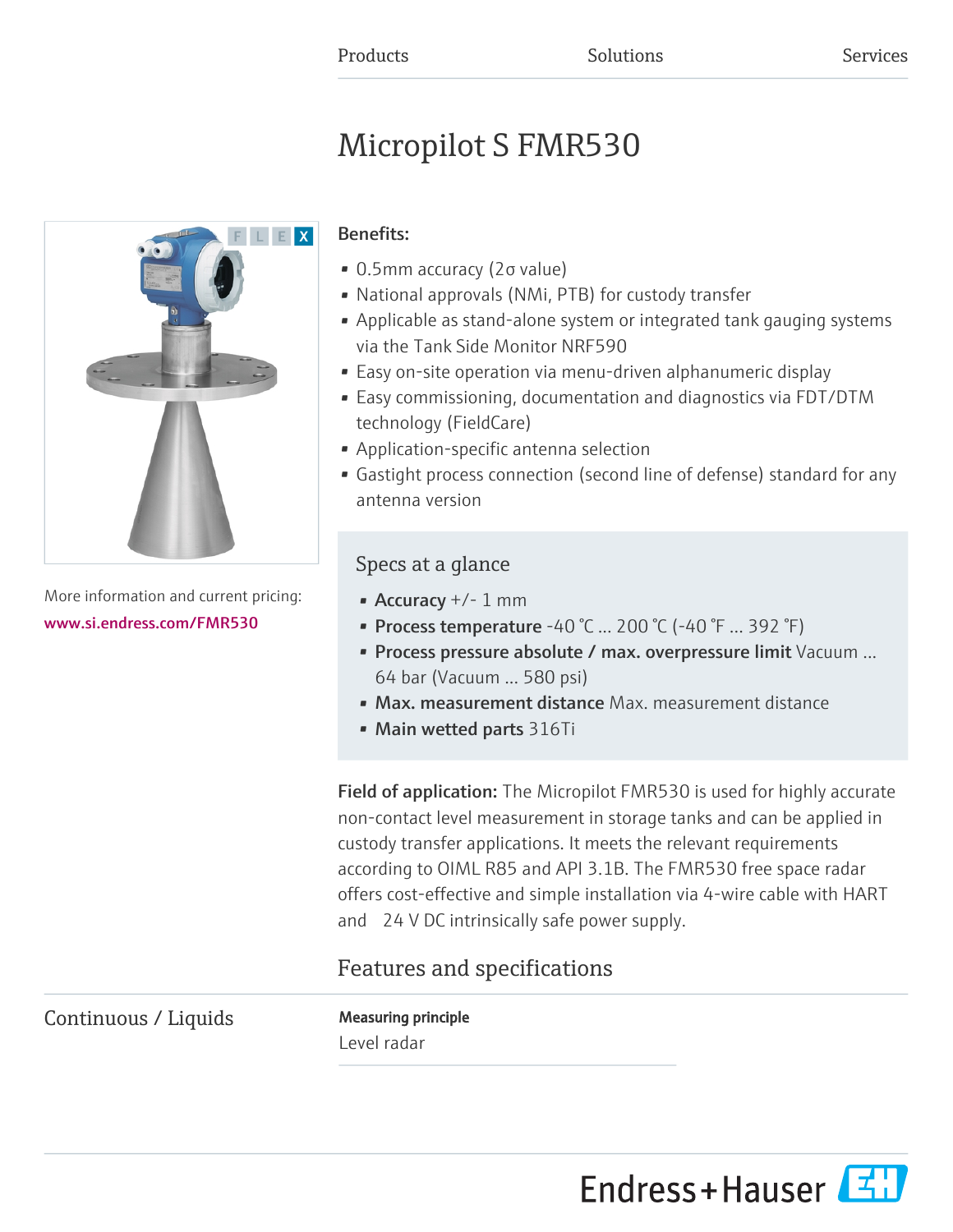# Continuous / Liquids Supply / Communication

4-wire (HART)

#### Frequency

C-band (~6 GHz)

#### **Accuracy**

+/- 1 mm

#### Ambient temperature

Standard: -40 °C ... 80 °C (-40 °F ... 176 °F) For calibration to regulatory standards:  $-25$  °C ... 60 °C (-13 °F ... 131 °F)

#### Process temperature

-40 °C ... 200 °C (-40 °F ... 392 °F)

# Process pressure absolute / max. overpressure limit Vacuum ... 64 bar

(Vacuum ... 580 psi)

#### Main wetted parts

316Ti

Process connection DN150 ... DN250 /3" ... 10"

#### Application

Application

### Max. measurement distance

Max. measurement distance